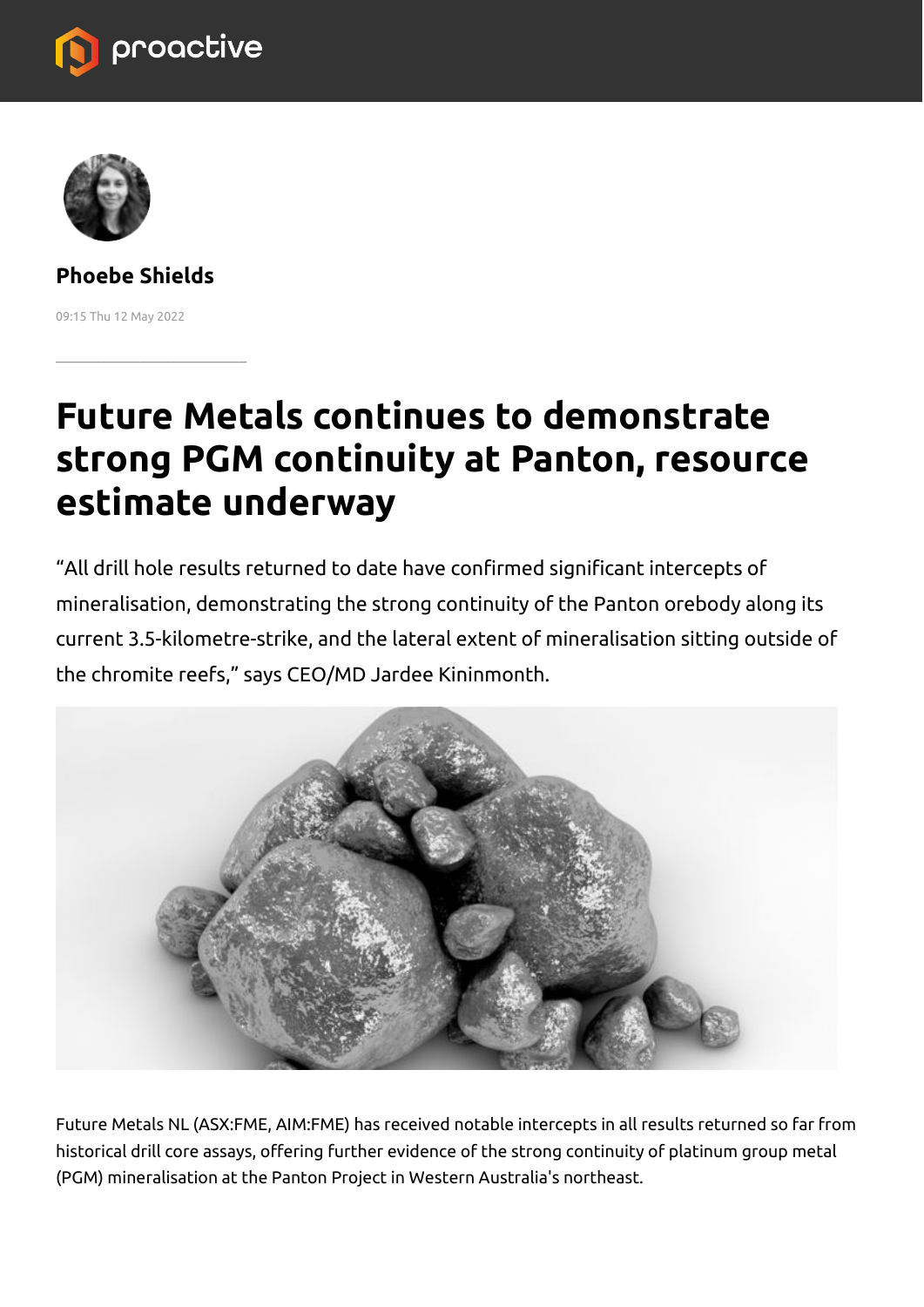

Nine more assays have been received from previously unsampled drill holes along 3.5 kilometres of drilled strike at Panton. Results are shown in PGM3E, or platinum, palladium and gold combined, and palladium equivalent (PdEq3) that includes 3E plus nickel:

- 60.5 metres at 1.24 g/t PdEq3 (0.86 g/t PGM3E and 0.18% nickel) from surface;
- ▶ 14 metres at 1.60 g/t PdEq3 (1.17 g/t PGM3E and 0.21% nickel) from 234 metres;
- ▶ 12 metres at 1.64 g/t PdEq3 (1.40 g/t PGM3E and 0.15% nickel) from 254 metres;
- ▶ 9.2 metres at 1.70 g/t PdEq3 (1.41 g/t PGM3E and 0.19% nickel) from 175.8 metres; and,
- ▶ 14 metres at 1.48 g/t PdEq3 (1.07 g/t PGM3E and 0.19% nickel) from 67.05 metres.

Future Metals applied an unconstrained palladium equivalent cut-off grade of 0.5 g/t, generating notable intercepts from all holes:

- ▶ 84 metres at 1.10 g/t PdEq3 (0.68 g/t PGM3E and 0.19% nickel) from 226 metres;
- ▶ 55.1 metres at 1.26 g/t PdEq3 (0.87 g/t PGM3E and 0.18% nickel) from 41 metres;
- 57.85 metres at 1.02 g/t PdEq3 (0.67 g/t PGM3E and 0.15% nickel) from 244.95 metres; and
- ▶ 50.95 metres at 1.00 g/t PdEq3 (0.62 g/t PGM3E and 0.16% nickel) from 41.55 metres.

## On track for resource estimate

"All drill hole results returned to date have confirmed significant intercepts of mineralisation, demonstrating the strong continuity of the Panton orebody along its current 3.5-kilometre-strike, and the lateral extent of mineralisation sitting outside of the chromite reefs," Future Metals managing director and CEO Jardee Kininmonth said.

"With the majority of the assay results now received, work has begun on the new bulk-tonnage mineral resource estimate (MRE) and we remain on target for its release in the coming weeks.

"This new MRE will include both the mineralisation in the high-grade chromite reefs and the significant dunite mineralisation which envelopes the reefs, across the A, B, C and D blocks."